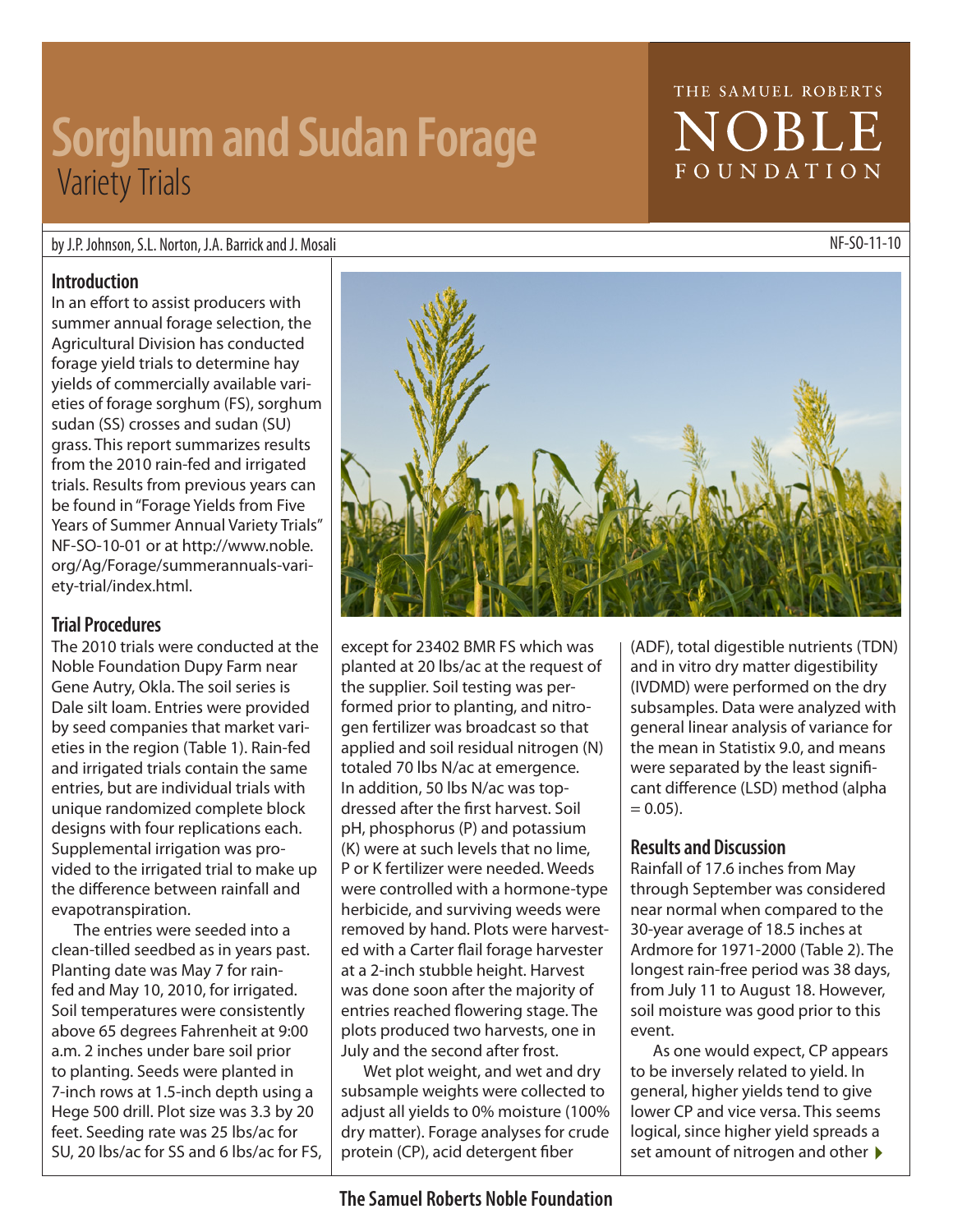### **SOILS**

nutrients across more plant tissue. It is interesting to note that IVDMD values, with few exceptions, are higher for irrigated than rain-fed. We speculate this is because there is less cell wall (lignin) relative to cell contents (energy) in the irrigated forage versus the rain-fed forage. Test result averages for CP, ADF, TDN and IVDMD for each variety for the July and October harvests in 2010 are shown in Tables 4 and 5. However, the minimum, average and maximum values in Table 3 show a range of quality that could be expected from hay of these forages.

Yields in 2010 were, on average, very good. The lowest and highest yields were 7,433 lbs/ac for rain-fed 2 Way BMR FS and 43,422 lbs/ac for irrigated Gro-N-Graze Dream SS. Across all entries, the average rain-fed yield was 20,595 lbs/ac and the average irrigated yield was 29,703 lbs/ac. The average rain-fed yields for FS, SS and

Table 1. Contributors to the sorghum and sudan forage variety trials

| Garrison & Townsend, Hereford, Texas     |
|------------------------------------------|
| Gayland Ward Seed, Hereford, Texas       |
| Johnston Seed Company, Enid, Okla.       |
| <b>MBS Seed, Denton, Texas</b>           |
| Pennington Seed, Madison, Ga.            |
| <b>Production Plus, Plainview, Texas</b> |
| Sorghum Partners, New Deal, Texas        |
| Walter Moss Seed Company, Waco, Texas    |
| Warner Seeds, Hereford, Texas            |
|                                          |

SU were 12,964 lbs/ac, 23,489 lbs/ac and 24,683 lbs/ac, respectively. The average irrigated yields for FS, SS and SU were 23,255 lbs/ac, 32,467 lbs/ac and 31,084 lbs/ac, respectively. There were three varieties, BMR 201 SS, GW-300 SS and Hegari FS, that yielded numerically less with irrigation than without. As in years past, FS entries did not tend to yield as well as SS and SU entries. This was true in both the rain-fed and irrigated plots.

Mega Green and Sweet Grazin performed well as both irrigated and rain-fed in 2010 and have performed well in one or more previous years of our testing. Gro-N-Graze 8493 and Sucrose 2-S performed well in the rain-fed trial in 2010, and in the rainfed and irrigated trials in 2008, while Gotcha Plus performed well in the irrigated trial in 2010, and in the rain-fed and irrigated trials in 2008. Pacesetter PS performed well in the irrigated trial in 2010, and the rain-fed trial in 2008, while Sordan Headless performed well in the irrigated trials in 2010 and 2008. All of these are SS varieties.

Gro-N-Graze Dream and Sucrose 9R-PS performed well in both tests in 2010, but we have not tested them in the past. Other varieties we have not tested in the past, but that performed well in 2010 under rain-fed conditions, are BMR 201, BMR 301, GW 9417 and SS2 BMR. Likewise, varieties we have not tested in the past, but that performed well in 2010 under irrigated conditions, are 22053 PS BMR and Trudan Headless. These varieties should be evaluated at more locations and for more years since single year, single location data are not always indicative of adaptation and performance. This information should be a valuable tool when used with similar information from other sources.  $\blacksquare$ 

Table 2. Monthly precipitation (inches) from May thru September 2010 and 30-year (1971-2000) average precipitation for the Ardmore mesonet

| Year           | May  | Jun  | Jul  | Aug  | Sep  | Growing<br><b>Season Total</b> |
|----------------|------|------|------|------|------|--------------------------------|
| 30-year        | 5.08 | 4.26 | 2.48 | 2.51 | 4.17 | 18.50                          |
| 2010 rain-fed  | 3.45 | 2.34 | 4.52 | 1.16 | 6.13 | 17.60                          |
| 2010 irrigated | 3.45 | 4.68 | 5.52 | 4.16 | 6.13 | 23.94                          |

Table 3. Minimum, Average and Maximum values for crude protein (CP), acid detergent fiber (ADF), total digestible nutrients (TDN) and in vitro dry matter digestibility (IVD-MD) for all varieties under rain-fed and irrigated conditions at Gene Autry, Okla. in 2010

|                        | <b>Min</b> | Avg  | <b>Max</b> |
|------------------------|------------|------|------------|
| Rain-fed CP            | 8.0        | 10.3 | 14.5       |
| Rain-fed ADF           | 34.1       | 38.7 | 42.5       |
| Rain-fed TDN           | 55.8       | 58.8 | 62.3       |
| Rain-fed IVDMD         | 63.0       | 68.9 | 74.9       |
| <b>Irrigated CP</b>    | 3.9        | 6.4  | 10.1       |
| <b>Irrigated ADF</b>   | 33.7       | 41.0 | 47.4       |
| <b>Irrigated TDN</b>   | 52.0       | 57.0 | 62.6       |
| <b>Irrigated IVDMD</b> | 63.1       | 74.8 | 80.6       |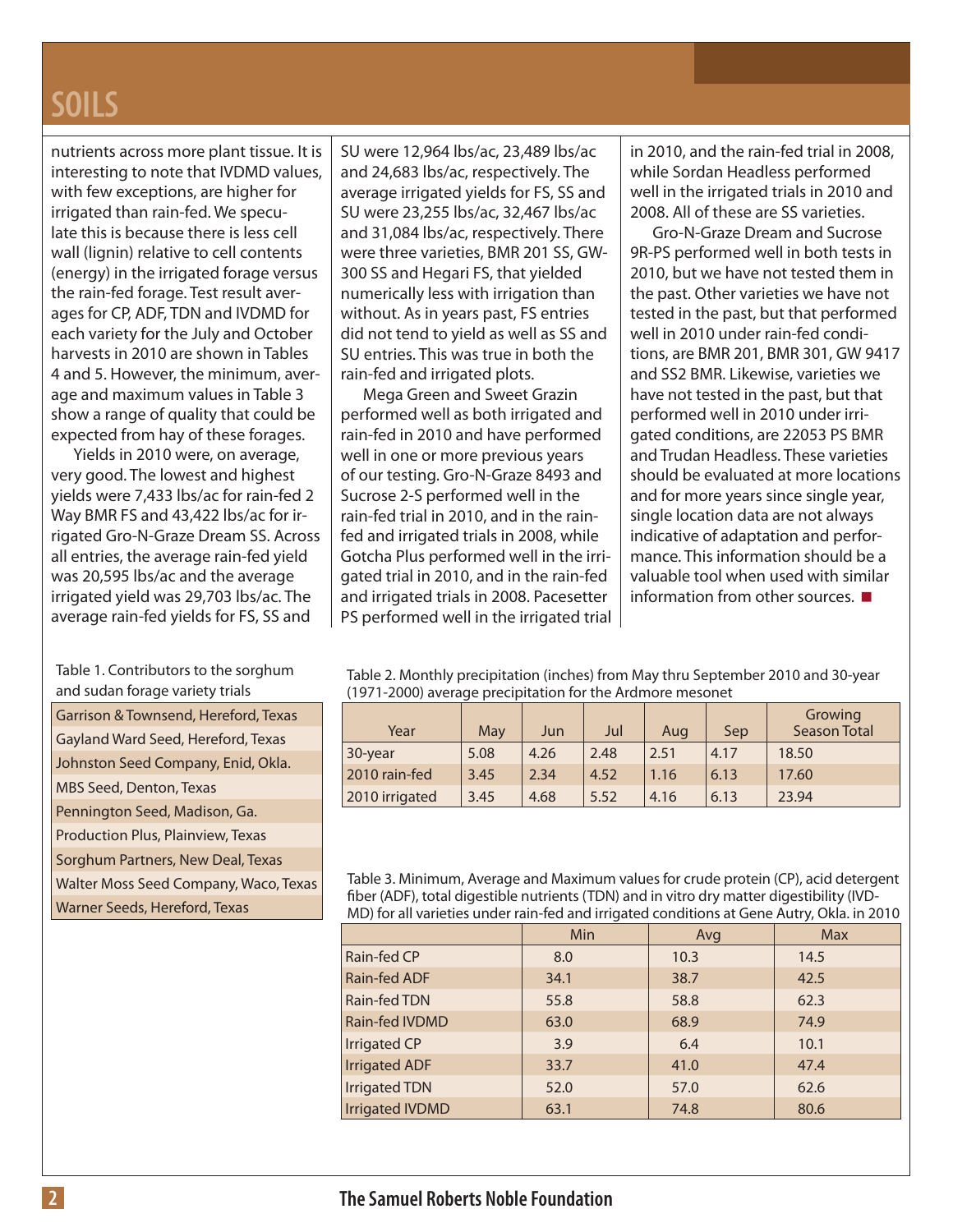# **SOILS**

Table 4. Season long rain-fed forage yields (lbs/ac dry matter) and average crude protein (CP), acid detergent fiber (ADF), total digestible nutrients (TDN) and in vitro dry matter digestibility (IVDMD) of forage sorghum (FS), sorghum sudan (SS) and sudan (SU) at Ardmore, Okla. in 2010 including means and least significant differences (LSD) at alpha=0.05

| 1990<br>FS<br>15384<br>59.2<br>69.3<br>Sorghum Partners<br>11.6<br>38.2<br>FS<br>7433<br>14.5<br>74.9<br>2 Way BMR<br>34.1<br>62.3<br>Warner<br>FS<br>Warner<br>2 Way F104<br>11406<br>12.2<br>36.3<br>60.6<br>72.0<br>FS<br>2 Way Husky<br>12.0<br>36.4<br>60.6<br>71.1<br>Warner<br>13273<br>FS<br>68.6<br>2 Way SRS<br>13275<br>11.4<br>37.4<br>59.7<br>Warner<br>SS<br>70.6<br><b>Garrison &amp; Townsend</b><br>22050 BMR<br>25247<br>9.1<br>39.4<br>58.2<br>SS<br>9.3<br>40.3<br>69.6<br>Garrison & Townsend<br>22053 PS BMR<br>22197<br>57.5<br>FS<br>71.0<br>Garrison & Townsend<br>23402 BMR<br>13886<br>11.2<br>38.4<br>59.0<br>SS<br>69.5<br>Garrison & Townsend<br>23431 BMR<br>22612<br>10.3<br>40.2<br>57.6<br>SS<br>6R-BMR<br>16450<br>10.4<br>38.0<br>59.3<br>71.6<br>Warner<br>SS<br>8.7<br>Johnston's<br><b>BMR 201</b><br>30269<br>38.0<br>59.3<br>72.1<br>SS<br>70.2<br>Johnston's<br><b>BMR 201D</b><br>21515<br>11.8<br>38.7<br>58.8<br>SS<br>68.8<br>Johnston's<br><b>BMR 301</b><br>25426<br>9.4<br>41.4<br>56.7<br>SS<br>Moss Seed<br>9.5<br>59.3<br>71.0<br>22797<br>38.0<br>Century<br>FS<br><b>EXP</b><br>20787<br>10.2<br>39.7<br>58.0<br>68.5<br>SS<br>8.5<br>64.7<br><b>MBS</b><br>23815<br>40.5<br>57.4<br>Fastgrass 5<br>SS<br>Gotcha Plus<br>60.2<br>70.8<br><b>MBS</b><br>24215<br>10.7<br>36.9<br>Gotcha Plus BMR<br>SS<br>72.7<br><b>MBS</b><br>12810<br>13.0<br>36.5<br>60.5<br>Gro-N-Graze 8493<br>SS<br>64.9<br>Warner<br>25570<br>9.5<br>40.1<br>57.6<br>SS<br>69.4<br>Warner<br>Gro-N-Graze Dream<br>28110<br>9.4<br>38.1<br>59.3<br>SS<br>8.9<br>67.3<br><b>Garrison &amp; Townsend</b><br>GW 9417<br>26453<br>39.0<br>58.5<br>SS<br>68.2<br>Gayland Ward<br>GW-300<br>23281<br>10.6<br>38.4<br>59.0<br>SS<br>72.1<br><b>MBS</b><br>13027<br>11.7<br>37.4<br>59.8<br>Haymaster BMR<br><b>MBS</b><br>FS<br>9306<br>71.9<br>Hegari<br>12.7<br>35.4<br>61.3<br>SS<br>9.7<br>58.3<br>68.3<br>Moss Seed<br>Mega Green<br>25857<br>39.3<br>SS<br>8.3<br>66.7<br><b>MBS</b><br>Pacesetter PS<br>22683<br>41.8<br>56.4<br><b>MBS</b><br>SU<br>65.1<br>22118<br>11.7<br>39.7<br>58.0<br>Piper<br>69.9<br>Warner<br>Red Top Kandy<br><b>FS</b><br>12658<br>11.0<br>37.3<br>59.9<br>Sordan 79<br>SS<br>63.1<br>Sorghum Partners<br>24108<br>8.3<br>56.5<br>41.6<br>SS<br>67.7<br>Sorghum Partners<br>Sordan Headless<br>22981<br>9.6<br>39.5<br>58.2<br>Garrison & Townsend<br>SS2 BMR<br>SU<br>69.8<br>27783<br>10.1<br>38.1<br>59.2<br>SS<br>58.4<br>67.0<br>Warner<br>Sucrosse 2-S<br>26040<br>9.7<br>39.1<br>SS<br>28663<br>8.1<br>41.0<br>57.0<br>66.8<br>Sucrosse 9R-PS<br>Warner<br><b>MBS</b><br>FS<br>11.9<br>60.1<br>69.2<br>Sumac<br>11759<br>37.0<br>8.0<br>Summergrazer III<br>SS<br>64.4<br>Pennington<br>24811<br>40.7<br>57.2<br>FS<br>70.1<br>Warner<br>Sweet Bee Fertile<br>15564<br>11.5<br>36.9<br>60.1<br>Sweet Bee Sterile II<br>FS<br>12.0<br>37.0<br>70.2<br>Warner<br>10834<br>60.1<br>SS<br>8.5<br>64.8<br>Johnston's<br><b>Sweet Grazin</b><br>28126<br>40.8<br>57.1<br><b>Production Plus</b><br>SS<br>68.5<br>Sweet Sunnysue<br>21410<br>11.1<br>37.5<br>59.7<br>SS<br>68.2<br>Gayland Ward<br>Sweet-For-Ever<br>22228<br>11.3<br>39.1<br>58.5<br>Trudan 8<br>SU<br>Sorghum Partners<br>8.4<br>55.8<br>63.0<br>24167<br>42.5<br>Sorghum Partners<br>SU<br><b>Trudan Headless</b><br>24663<br>8.6<br>39.4<br>58.2<br>69.3<br><b>LSD</b><br>4907<br>2.1<br>3.0<br>3.7<br>2.4<br>68.9<br>Mean<br>20595<br>10.3<br>38.7<br>58.8 | Source | Variety | <b>Type</b> | DM lb/ac | CP% | <b>ADF</b> | <b>TDN</b> | <b>IVDMD</b> |
|------------------------------------------------------------------------------------------------------------------------------------------------------------------------------------------------------------------------------------------------------------------------------------------------------------------------------------------------------------------------------------------------------------------------------------------------------------------------------------------------------------------------------------------------------------------------------------------------------------------------------------------------------------------------------------------------------------------------------------------------------------------------------------------------------------------------------------------------------------------------------------------------------------------------------------------------------------------------------------------------------------------------------------------------------------------------------------------------------------------------------------------------------------------------------------------------------------------------------------------------------------------------------------------------------------------------------------------------------------------------------------------------------------------------------------------------------------------------------------------------------------------------------------------------------------------------------------------------------------------------------------------------------------------------------------------------------------------------------------------------------------------------------------------------------------------------------------------------------------------------------------------------------------------------------------------------------------------------------------------------------------------------------------------------------------------------------------------------------------------------------------------------------------------------------------------------------------------------------------------------------------------------------------------------------------------------------------------------------------------------------------------------------------------------------------------------------------------------------------------------------------------------------------------------------------------------------------------------------------------------------------------------------------------------------------------------------------------------------------------------------------------------------------------------------------------------------------------------------------------------------------------------------------------------------------------------------------------------------------------------------------------------------------------------------------------------------------------------------------------------------------------------------------------------------------------------------------------------------------------------------------------------------------------------------------------------------------------------------------------------------------------------------------------------------------------------------------------------------------------|--------|---------|-------------|----------|-----|------------|------------|--------------|
|                                                                                                                                                                                                                                                                                                                                                                                                                                                                                                                                                                                                                                                                                                                                                                                                                                                                                                                                                                                                                                                                                                                                                                                                                                                                                                                                                                                                                                                                                                                                                                                                                                                                                                                                                                                                                                                                                                                                                                                                                                                                                                                                                                                                                                                                                                                                                                                                                                                                                                                                                                                                                                                                                                                                                                                                                                                                                                                                                                                                                                                                                                                                                                                                                                                                                                                                                                                                                                                                                          |        |         |             |          |     |            |            |              |
|                                                                                                                                                                                                                                                                                                                                                                                                                                                                                                                                                                                                                                                                                                                                                                                                                                                                                                                                                                                                                                                                                                                                                                                                                                                                                                                                                                                                                                                                                                                                                                                                                                                                                                                                                                                                                                                                                                                                                                                                                                                                                                                                                                                                                                                                                                                                                                                                                                                                                                                                                                                                                                                                                                                                                                                                                                                                                                                                                                                                                                                                                                                                                                                                                                                                                                                                                                                                                                                                                          |        |         |             |          |     |            |            |              |
|                                                                                                                                                                                                                                                                                                                                                                                                                                                                                                                                                                                                                                                                                                                                                                                                                                                                                                                                                                                                                                                                                                                                                                                                                                                                                                                                                                                                                                                                                                                                                                                                                                                                                                                                                                                                                                                                                                                                                                                                                                                                                                                                                                                                                                                                                                                                                                                                                                                                                                                                                                                                                                                                                                                                                                                                                                                                                                                                                                                                                                                                                                                                                                                                                                                                                                                                                                                                                                                                                          |        |         |             |          |     |            |            |              |
|                                                                                                                                                                                                                                                                                                                                                                                                                                                                                                                                                                                                                                                                                                                                                                                                                                                                                                                                                                                                                                                                                                                                                                                                                                                                                                                                                                                                                                                                                                                                                                                                                                                                                                                                                                                                                                                                                                                                                                                                                                                                                                                                                                                                                                                                                                                                                                                                                                                                                                                                                                                                                                                                                                                                                                                                                                                                                                                                                                                                                                                                                                                                                                                                                                                                                                                                                                                                                                                                                          |        |         |             |          |     |            |            |              |
|                                                                                                                                                                                                                                                                                                                                                                                                                                                                                                                                                                                                                                                                                                                                                                                                                                                                                                                                                                                                                                                                                                                                                                                                                                                                                                                                                                                                                                                                                                                                                                                                                                                                                                                                                                                                                                                                                                                                                                                                                                                                                                                                                                                                                                                                                                                                                                                                                                                                                                                                                                                                                                                                                                                                                                                                                                                                                                                                                                                                                                                                                                                                                                                                                                                                                                                                                                                                                                                                                          |        |         |             |          |     |            |            |              |
|                                                                                                                                                                                                                                                                                                                                                                                                                                                                                                                                                                                                                                                                                                                                                                                                                                                                                                                                                                                                                                                                                                                                                                                                                                                                                                                                                                                                                                                                                                                                                                                                                                                                                                                                                                                                                                                                                                                                                                                                                                                                                                                                                                                                                                                                                                                                                                                                                                                                                                                                                                                                                                                                                                                                                                                                                                                                                                                                                                                                                                                                                                                                                                                                                                                                                                                                                                                                                                                                                          |        |         |             |          |     |            |            |              |
|                                                                                                                                                                                                                                                                                                                                                                                                                                                                                                                                                                                                                                                                                                                                                                                                                                                                                                                                                                                                                                                                                                                                                                                                                                                                                                                                                                                                                                                                                                                                                                                                                                                                                                                                                                                                                                                                                                                                                                                                                                                                                                                                                                                                                                                                                                                                                                                                                                                                                                                                                                                                                                                                                                                                                                                                                                                                                                                                                                                                                                                                                                                                                                                                                                                                                                                                                                                                                                                                                          |        |         |             |          |     |            |            |              |
|                                                                                                                                                                                                                                                                                                                                                                                                                                                                                                                                                                                                                                                                                                                                                                                                                                                                                                                                                                                                                                                                                                                                                                                                                                                                                                                                                                                                                                                                                                                                                                                                                                                                                                                                                                                                                                                                                                                                                                                                                                                                                                                                                                                                                                                                                                                                                                                                                                                                                                                                                                                                                                                                                                                                                                                                                                                                                                                                                                                                                                                                                                                                                                                                                                                                                                                                                                                                                                                                                          |        |         |             |          |     |            |            |              |
|                                                                                                                                                                                                                                                                                                                                                                                                                                                                                                                                                                                                                                                                                                                                                                                                                                                                                                                                                                                                                                                                                                                                                                                                                                                                                                                                                                                                                                                                                                                                                                                                                                                                                                                                                                                                                                                                                                                                                                                                                                                                                                                                                                                                                                                                                                                                                                                                                                                                                                                                                                                                                                                                                                                                                                                                                                                                                                                                                                                                                                                                                                                                                                                                                                                                                                                                                                                                                                                                                          |        |         |             |          |     |            |            |              |
|                                                                                                                                                                                                                                                                                                                                                                                                                                                                                                                                                                                                                                                                                                                                                                                                                                                                                                                                                                                                                                                                                                                                                                                                                                                                                                                                                                                                                                                                                                                                                                                                                                                                                                                                                                                                                                                                                                                                                                                                                                                                                                                                                                                                                                                                                                                                                                                                                                                                                                                                                                                                                                                                                                                                                                                                                                                                                                                                                                                                                                                                                                                                                                                                                                                                                                                                                                                                                                                                                          |        |         |             |          |     |            |            |              |
|                                                                                                                                                                                                                                                                                                                                                                                                                                                                                                                                                                                                                                                                                                                                                                                                                                                                                                                                                                                                                                                                                                                                                                                                                                                                                                                                                                                                                                                                                                                                                                                                                                                                                                                                                                                                                                                                                                                                                                                                                                                                                                                                                                                                                                                                                                                                                                                                                                                                                                                                                                                                                                                                                                                                                                                                                                                                                                                                                                                                                                                                                                                                                                                                                                                                                                                                                                                                                                                                                          |        |         |             |          |     |            |            |              |
|                                                                                                                                                                                                                                                                                                                                                                                                                                                                                                                                                                                                                                                                                                                                                                                                                                                                                                                                                                                                                                                                                                                                                                                                                                                                                                                                                                                                                                                                                                                                                                                                                                                                                                                                                                                                                                                                                                                                                                                                                                                                                                                                                                                                                                                                                                                                                                                                                                                                                                                                                                                                                                                                                                                                                                                                                                                                                                                                                                                                                                                                                                                                                                                                                                                                                                                                                                                                                                                                                          |        |         |             |          |     |            |            |              |
|                                                                                                                                                                                                                                                                                                                                                                                                                                                                                                                                                                                                                                                                                                                                                                                                                                                                                                                                                                                                                                                                                                                                                                                                                                                                                                                                                                                                                                                                                                                                                                                                                                                                                                                                                                                                                                                                                                                                                                                                                                                                                                                                                                                                                                                                                                                                                                                                                                                                                                                                                                                                                                                                                                                                                                                                                                                                                                                                                                                                                                                                                                                                                                                                                                                                                                                                                                                                                                                                                          |        |         |             |          |     |            |            |              |
|                                                                                                                                                                                                                                                                                                                                                                                                                                                                                                                                                                                                                                                                                                                                                                                                                                                                                                                                                                                                                                                                                                                                                                                                                                                                                                                                                                                                                                                                                                                                                                                                                                                                                                                                                                                                                                                                                                                                                                                                                                                                                                                                                                                                                                                                                                                                                                                                                                                                                                                                                                                                                                                                                                                                                                                                                                                                                                                                                                                                                                                                                                                                                                                                                                                                                                                                                                                                                                                                                          |        |         |             |          |     |            |            |              |
|                                                                                                                                                                                                                                                                                                                                                                                                                                                                                                                                                                                                                                                                                                                                                                                                                                                                                                                                                                                                                                                                                                                                                                                                                                                                                                                                                                                                                                                                                                                                                                                                                                                                                                                                                                                                                                                                                                                                                                                                                                                                                                                                                                                                                                                                                                                                                                                                                                                                                                                                                                                                                                                                                                                                                                                                                                                                                                                                                                                                                                                                                                                                                                                                                                                                                                                                                                                                                                                                                          |        |         |             |          |     |            |            |              |
|                                                                                                                                                                                                                                                                                                                                                                                                                                                                                                                                                                                                                                                                                                                                                                                                                                                                                                                                                                                                                                                                                                                                                                                                                                                                                                                                                                                                                                                                                                                                                                                                                                                                                                                                                                                                                                                                                                                                                                                                                                                                                                                                                                                                                                                                                                                                                                                                                                                                                                                                                                                                                                                                                                                                                                                                                                                                                                                                                                                                                                                                                                                                                                                                                                                                                                                                                                                                                                                                                          |        |         |             |          |     |            |            |              |
|                                                                                                                                                                                                                                                                                                                                                                                                                                                                                                                                                                                                                                                                                                                                                                                                                                                                                                                                                                                                                                                                                                                                                                                                                                                                                                                                                                                                                                                                                                                                                                                                                                                                                                                                                                                                                                                                                                                                                                                                                                                                                                                                                                                                                                                                                                                                                                                                                                                                                                                                                                                                                                                                                                                                                                                                                                                                                                                                                                                                                                                                                                                                                                                                                                                                                                                                                                                                                                                                                          |        |         |             |          |     |            |            |              |
|                                                                                                                                                                                                                                                                                                                                                                                                                                                                                                                                                                                                                                                                                                                                                                                                                                                                                                                                                                                                                                                                                                                                                                                                                                                                                                                                                                                                                                                                                                                                                                                                                                                                                                                                                                                                                                                                                                                                                                                                                                                                                                                                                                                                                                                                                                                                                                                                                                                                                                                                                                                                                                                                                                                                                                                                                                                                                                                                                                                                                                                                                                                                                                                                                                                                                                                                                                                                                                                                                          |        |         |             |          |     |            |            |              |
|                                                                                                                                                                                                                                                                                                                                                                                                                                                                                                                                                                                                                                                                                                                                                                                                                                                                                                                                                                                                                                                                                                                                                                                                                                                                                                                                                                                                                                                                                                                                                                                                                                                                                                                                                                                                                                                                                                                                                                                                                                                                                                                                                                                                                                                                                                                                                                                                                                                                                                                                                                                                                                                                                                                                                                                                                                                                                                                                                                                                                                                                                                                                                                                                                                                                                                                                                                                                                                                                                          |        |         |             |          |     |            |            |              |
|                                                                                                                                                                                                                                                                                                                                                                                                                                                                                                                                                                                                                                                                                                                                                                                                                                                                                                                                                                                                                                                                                                                                                                                                                                                                                                                                                                                                                                                                                                                                                                                                                                                                                                                                                                                                                                                                                                                                                                                                                                                                                                                                                                                                                                                                                                                                                                                                                                                                                                                                                                                                                                                                                                                                                                                                                                                                                                                                                                                                                                                                                                                                                                                                                                                                                                                                                                                                                                                                                          |        |         |             |          |     |            |            |              |
|                                                                                                                                                                                                                                                                                                                                                                                                                                                                                                                                                                                                                                                                                                                                                                                                                                                                                                                                                                                                                                                                                                                                                                                                                                                                                                                                                                                                                                                                                                                                                                                                                                                                                                                                                                                                                                                                                                                                                                                                                                                                                                                                                                                                                                                                                                                                                                                                                                                                                                                                                                                                                                                                                                                                                                                                                                                                                                                                                                                                                                                                                                                                                                                                                                                                                                                                                                                                                                                                                          |        |         |             |          |     |            |            |              |
|                                                                                                                                                                                                                                                                                                                                                                                                                                                                                                                                                                                                                                                                                                                                                                                                                                                                                                                                                                                                                                                                                                                                                                                                                                                                                                                                                                                                                                                                                                                                                                                                                                                                                                                                                                                                                                                                                                                                                                                                                                                                                                                                                                                                                                                                                                                                                                                                                                                                                                                                                                                                                                                                                                                                                                                                                                                                                                                                                                                                                                                                                                                                                                                                                                                                                                                                                                                                                                                                                          |        |         |             |          |     |            |            |              |
|                                                                                                                                                                                                                                                                                                                                                                                                                                                                                                                                                                                                                                                                                                                                                                                                                                                                                                                                                                                                                                                                                                                                                                                                                                                                                                                                                                                                                                                                                                                                                                                                                                                                                                                                                                                                                                                                                                                                                                                                                                                                                                                                                                                                                                                                                                                                                                                                                                                                                                                                                                                                                                                                                                                                                                                                                                                                                                                                                                                                                                                                                                                                                                                                                                                                                                                                                                                                                                                                                          |        |         |             |          |     |            |            |              |
|                                                                                                                                                                                                                                                                                                                                                                                                                                                                                                                                                                                                                                                                                                                                                                                                                                                                                                                                                                                                                                                                                                                                                                                                                                                                                                                                                                                                                                                                                                                                                                                                                                                                                                                                                                                                                                                                                                                                                                                                                                                                                                                                                                                                                                                                                                                                                                                                                                                                                                                                                                                                                                                                                                                                                                                                                                                                                                                                                                                                                                                                                                                                                                                                                                                                                                                                                                                                                                                                                          |        |         |             |          |     |            |            |              |
|                                                                                                                                                                                                                                                                                                                                                                                                                                                                                                                                                                                                                                                                                                                                                                                                                                                                                                                                                                                                                                                                                                                                                                                                                                                                                                                                                                                                                                                                                                                                                                                                                                                                                                                                                                                                                                                                                                                                                                                                                                                                                                                                                                                                                                                                                                                                                                                                                                                                                                                                                                                                                                                                                                                                                                                                                                                                                                                                                                                                                                                                                                                                                                                                                                                                                                                                                                                                                                                                                          |        |         |             |          |     |            |            |              |
|                                                                                                                                                                                                                                                                                                                                                                                                                                                                                                                                                                                                                                                                                                                                                                                                                                                                                                                                                                                                                                                                                                                                                                                                                                                                                                                                                                                                                                                                                                                                                                                                                                                                                                                                                                                                                                                                                                                                                                                                                                                                                                                                                                                                                                                                                                                                                                                                                                                                                                                                                                                                                                                                                                                                                                                                                                                                                                                                                                                                                                                                                                                                                                                                                                                                                                                                                                                                                                                                                          |        |         |             |          |     |            |            |              |
|                                                                                                                                                                                                                                                                                                                                                                                                                                                                                                                                                                                                                                                                                                                                                                                                                                                                                                                                                                                                                                                                                                                                                                                                                                                                                                                                                                                                                                                                                                                                                                                                                                                                                                                                                                                                                                                                                                                                                                                                                                                                                                                                                                                                                                                                                                                                                                                                                                                                                                                                                                                                                                                                                                                                                                                                                                                                                                                                                                                                                                                                                                                                                                                                                                                                                                                                                                                                                                                                                          |        |         |             |          |     |            |            |              |
|                                                                                                                                                                                                                                                                                                                                                                                                                                                                                                                                                                                                                                                                                                                                                                                                                                                                                                                                                                                                                                                                                                                                                                                                                                                                                                                                                                                                                                                                                                                                                                                                                                                                                                                                                                                                                                                                                                                                                                                                                                                                                                                                                                                                                                                                                                                                                                                                                                                                                                                                                                                                                                                                                                                                                                                                                                                                                                                                                                                                                                                                                                                                                                                                                                                                                                                                                                                                                                                                                          |        |         |             |          |     |            |            |              |
|                                                                                                                                                                                                                                                                                                                                                                                                                                                                                                                                                                                                                                                                                                                                                                                                                                                                                                                                                                                                                                                                                                                                                                                                                                                                                                                                                                                                                                                                                                                                                                                                                                                                                                                                                                                                                                                                                                                                                                                                                                                                                                                                                                                                                                                                                                                                                                                                                                                                                                                                                                                                                                                                                                                                                                                                                                                                                                                                                                                                                                                                                                                                                                                                                                                                                                                                                                                                                                                                                          |        |         |             |          |     |            |            |              |
|                                                                                                                                                                                                                                                                                                                                                                                                                                                                                                                                                                                                                                                                                                                                                                                                                                                                                                                                                                                                                                                                                                                                                                                                                                                                                                                                                                                                                                                                                                                                                                                                                                                                                                                                                                                                                                                                                                                                                                                                                                                                                                                                                                                                                                                                                                                                                                                                                                                                                                                                                                                                                                                                                                                                                                                                                                                                                                                                                                                                                                                                                                                                                                                                                                                                                                                                                                                                                                                                                          |        |         |             |          |     |            |            |              |
|                                                                                                                                                                                                                                                                                                                                                                                                                                                                                                                                                                                                                                                                                                                                                                                                                                                                                                                                                                                                                                                                                                                                                                                                                                                                                                                                                                                                                                                                                                                                                                                                                                                                                                                                                                                                                                                                                                                                                                                                                                                                                                                                                                                                                                                                                                                                                                                                                                                                                                                                                                                                                                                                                                                                                                                                                                                                                                                                                                                                                                                                                                                                                                                                                                                                                                                                                                                                                                                                                          |        |         |             |          |     |            |            |              |
|                                                                                                                                                                                                                                                                                                                                                                                                                                                                                                                                                                                                                                                                                                                                                                                                                                                                                                                                                                                                                                                                                                                                                                                                                                                                                                                                                                                                                                                                                                                                                                                                                                                                                                                                                                                                                                                                                                                                                                                                                                                                                                                                                                                                                                                                                                                                                                                                                                                                                                                                                                                                                                                                                                                                                                                                                                                                                                                                                                                                                                                                                                                                                                                                                                                                                                                                                                                                                                                                                          |        |         |             |          |     |            |            |              |
|                                                                                                                                                                                                                                                                                                                                                                                                                                                                                                                                                                                                                                                                                                                                                                                                                                                                                                                                                                                                                                                                                                                                                                                                                                                                                                                                                                                                                                                                                                                                                                                                                                                                                                                                                                                                                                                                                                                                                                                                                                                                                                                                                                                                                                                                                                                                                                                                                                                                                                                                                                                                                                                                                                                                                                                                                                                                                                                                                                                                                                                                                                                                                                                                                                                                                                                                                                                                                                                                                          |        |         |             |          |     |            |            |              |
|                                                                                                                                                                                                                                                                                                                                                                                                                                                                                                                                                                                                                                                                                                                                                                                                                                                                                                                                                                                                                                                                                                                                                                                                                                                                                                                                                                                                                                                                                                                                                                                                                                                                                                                                                                                                                                                                                                                                                                                                                                                                                                                                                                                                                                                                                                                                                                                                                                                                                                                                                                                                                                                                                                                                                                                                                                                                                                                                                                                                                                                                                                                                                                                                                                                                                                                                                                                                                                                                                          |        |         |             |          |     |            |            |              |
|                                                                                                                                                                                                                                                                                                                                                                                                                                                                                                                                                                                                                                                                                                                                                                                                                                                                                                                                                                                                                                                                                                                                                                                                                                                                                                                                                                                                                                                                                                                                                                                                                                                                                                                                                                                                                                                                                                                                                                                                                                                                                                                                                                                                                                                                                                                                                                                                                                                                                                                                                                                                                                                                                                                                                                                                                                                                                                                                                                                                                                                                                                                                                                                                                                                                                                                                                                                                                                                                                          |        |         |             |          |     |            |            |              |
|                                                                                                                                                                                                                                                                                                                                                                                                                                                                                                                                                                                                                                                                                                                                                                                                                                                                                                                                                                                                                                                                                                                                                                                                                                                                                                                                                                                                                                                                                                                                                                                                                                                                                                                                                                                                                                                                                                                                                                                                                                                                                                                                                                                                                                                                                                                                                                                                                                                                                                                                                                                                                                                                                                                                                                                                                                                                                                                                                                                                                                                                                                                                                                                                                                                                                                                                                                                                                                                                                          |        |         |             |          |     |            |            |              |
|                                                                                                                                                                                                                                                                                                                                                                                                                                                                                                                                                                                                                                                                                                                                                                                                                                                                                                                                                                                                                                                                                                                                                                                                                                                                                                                                                                                                                                                                                                                                                                                                                                                                                                                                                                                                                                                                                                                                                                                                                                                                                                                                                                                                                                                                                                                                                                                                                                                                                                                                                                                                                                                                                                                                                                                                                                                                                                                                                                                                                                                                                                                                                                                                                                                                                                                                                                                                                                                                                          |        |         |             |          |     |            |            |              |
|                                                                                                                                                                                                                                                                                                                                                                                                                                                                                                                                                                                                                                                                                                                                                                                                                                                                                                                                                                                                                                                                                                                                                                                                                                                                                                                                                                                                                                                                                                                                                                                                                                                                                                                                                                                                                                                                                                                                                                                                                                                                                                                                                                                                                                                                                                                                                                                                                                                                                                                                                                                                                                                                                                                                                                                                                                                                                                                                                                                                                                                                                                                                                                                                                                                                                                                                                                                                                                                                                          |        |         |             |          |     |            |            |              |
|                                                                                                                                                                                                                                                                                                                                                                                                                                                                                                                                                                                                                                                                                                                                                                                                                                                                                                                                                                                                                                                                                                                                                                                                                                                                                                                                                                                                                                                                                                                                                                                                                                                                                                                                                                                                                                                                                                                                                                                                                                                                                                                                                                                                                                                                                                                                                                                                                                                                                                                                                                                                                                                                                                                                                                                                                                                                                                                                                                                                                                                                                                                                                                                                                                                                                                                                                                                                                                                                                          |        |         |             |          |     |            |            |              |
|                                                                                                                                                                                                                                                                                                                                                                                                                                                                                                                                                                                                                                                                                                                                                                                                                                                                                                                                                                                                                                                                                                                                                                                                                                                                                                                                                                                                                                                                                                                                                                                                                                                                                                                                                                                                                                                                                                                                                                                                                                                                                                                                                                                                                                                                                                                                                                                                                                                                                                                                                                                                                                                                                                                                                                                                                                                                                                                                                                                                                                                                                                                                                                                                                                                                                                                                                                                                                                                                                          |        |         |             |          |     |            |            |              |
|                                                                                                                                                                                                                                                                                                                                                                                                                                                                                                                                                                                                                                                                                                                                                                                                                                                                                                                                                                                                                                                                                                                                                                                                                                                                                                                                                                                                                                                                                                                                                                                                                                                                                                                                                                                                                                                                                                                                                                                                                                                                                                                                                                                                                                                                                                                                                                                                                                                                                                                                                                                                                                                                                                                                                                                                                                                                                                                                                                                                                                                                                                                                                                                                                                                                                                                                                                                                                                                                                          |        |         |             |          |     |            |            |              |
|                                                                                                                                                                                                                                                                                                                                                                                                                                                                                                                                                                                                                                                                                                                                                                                                                                                                                                                                                                                                                                                                                                                                                                                                                                                                                                                                                                                                                                                                                                                                                                                                                                                                                                                                                                                                                                                                                                                                                                                                                                                                                                                                                                                                                                                                                                                                                                                                                                                                                                                                                                                                                                                                                                                                                                                                                                                                                                                                                                                                                                                                                                                                                                                                                                                                                                                                                                                                                                                                                          |        |         |             |          |     |            |            |              |
|                                                                                                                                                                                                                                                                                                                                                                                                                                                                                                                                                                                                                                                                                                                                                                                                                                                                                                                                                                                                                                                                                                                                                                                                                                                                                                                                                                                                                                                                                                                                                                                                                                                                                                                                                                                                                                                                                                                                                                                                                                                                                                                                                                                                                                                                                                                                                                                                                                                                                                                                                                                                                                                                                                                                                                                                                                                                                                                                                                                                                                                                                                                                                                                                                                                                                                                                                                                                                                                                                          |        |         |             |          |     |            |            |              |
|                                                                                                                                                                                                                                                                                                                                                                                                                                                                                                                                                                                                                                                                                                                                                                                                                                                                                                                                                                                                                                                                                                                                                                                                                                                                                                                                                                                                                                                                                                                                                                                                                                                                                                                                                                                                                                                                                                                                                                                                                                                                                                                                                                                                                                                                                                                                                                                                                                                                                                                                                                                                                                                                                                                                                                                                                                                                                                                                                                                                                                                                                                                                                                                                                                                                                                                                                                                                                                                                                          |        |         |             |          |     |            |            |              |

Numbers in bold are statistically the best for each column.